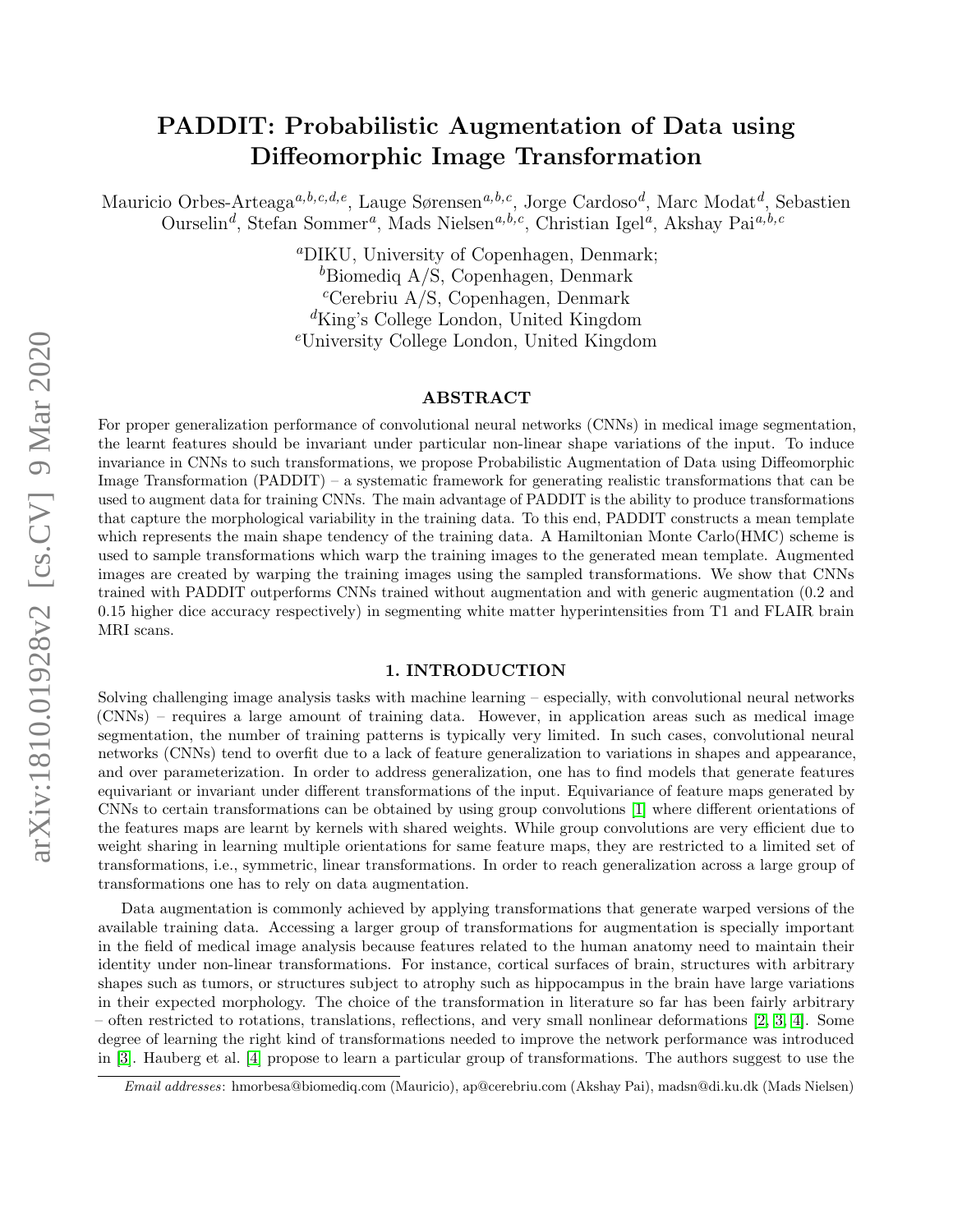space of transformations called diffeomorphisms, which are well-behaved in the sense of being differentiable and invertible, for transforming training data. In order to learn the kind of diffeomorphisms needed to account for all shape variations in the training data, the authors propose to measure relative shape changes by using non-linear image registration. From the resulting set of transformations, a distribution is constructed from which new transformations for augmentation are sampled using a Metropolis Markov chain Monte Carlo scheme (MMCMC). While the performance on MNIST [\[5\]](#page-5-4) improved significantly, digits are simpler shapes compared to the more complex brain images considered in this study. Given the size of each brain image, it is computationally intensive to randomly register sufficient pairs of images. In addition, since the posterior distribution of transformations is not a trivial space, MMCMC tend to get stuck in local isolated modes of distribution. Therefore, images that cannot be plausibly registered may induce transformations that are not meaningful.

In order to obtain a model that produces transformations that capture shape variations in training data automatically, we propose Probabilistic Augmentation of Data using Diffeomorphic Image Transformation (PADDIT). PADDIT involves an unsupervised approach to learn shape variations that naturally appear in the training dataset. This is done by first constructing an unbiased template image that represents the central tendency of shapes in the training dataset. We sample – using a Hamiltonian Monte Carlo (HMC) scheme [\[6\]](#page-5-5) – transformations that warp the training images to the generated mean template. The sampled transformations are used to perturb training data which is then used for augmentation. We use convolutional neural networks (CNNs) to segment T1/FLAIR brain magnetic resonance images (MRI) for white matter hyperintensities. We show that PADDIT outperforms CNN methods that use either no data augmentation or limited augmentation (using random B-spline transformations).

#### 2. METHODS

Probabilistic Bayesian models for template estimation in registration was introduced by [\[7\]](#page-5-6), albeit using a different class of transformations. In short, the method views image registration as a maximum a posteriori (MAP) problem where the similarity between two images  $(I_1, I_2)$  is the likelihood. The transformations are (lie group exponential of a time-constant velocity field v) regularized by a prior which is in the form of a norm attached to velocity field. Formally, it is a minimization of the energy

<span id="page-1-0"></span>
$$
E(I_1, I_2, \mathbf{v}) = ||I_1 \circ \text{Exp}(\mathbf{v}) - I_2||^2 + \lambda ||\mathbf{v}||^2.
$$
 (1)

The norm on the vector field is generally induced by a differential operator. However, we directly choose a kernel inducing a reproducing kernel Hilbert space to parameterize the velocity field [\[8\]](#page-5-7). Given a finite set of kernels, the regularization takes the form,

$$
\|\mathbf{v}\|^2 = \sum_i \sum_j a^T K(x_i, x_j) a,
$$

where a are the vectors attached to each spatial kernel, and  $(x_i, x_j) \in \Omega$  is the spatial position of each kernel K.

Using the  $L2$  distance metric between two images (minimization of  $(1)$ ), one can formulate template estimation as a Fréchet mean estimation problem. In other words, given a set of N images (or observations)  $I_1, \ldots, I_N$ , the atlas  $\hat{I}$  is the minimization of the sum-of-squared distances function

$$
\hat{I} = \underset{I_T}{\text{argmin}} \frac{1}{N} \sum_{k=1}^{N} ||I_T - I_k||^2.
$$
\n(2)

Since [\(1\)](#page-1-0) is viewed as a MAP problem, the velocity fields are considered as latent variables, i.e.,  $a \sim \mathcal{N}(0, K)$ , a normal distribution with zero mean and covariance K derived from a kernel function. In the presence of latent variables, the template estimation is posed as an expectation maximization (EM) problem. Further, for simplicity, we assume an i.i.d. noise at each voxel, with a likelihood term (for each  $k<sup>th</sup>$  observation) given by

$$
p(I_k|\mathbf{v}_k, I_T, \sigma) = \frac{1}{(2\pi)^{V/2} \sigma^V} \exp\left(-\frac{\|I_T - I_k \circ \text{Exp}(\mathbf{v}_k)\|^2}{2\sigma^2}\right),\tag{3}
$$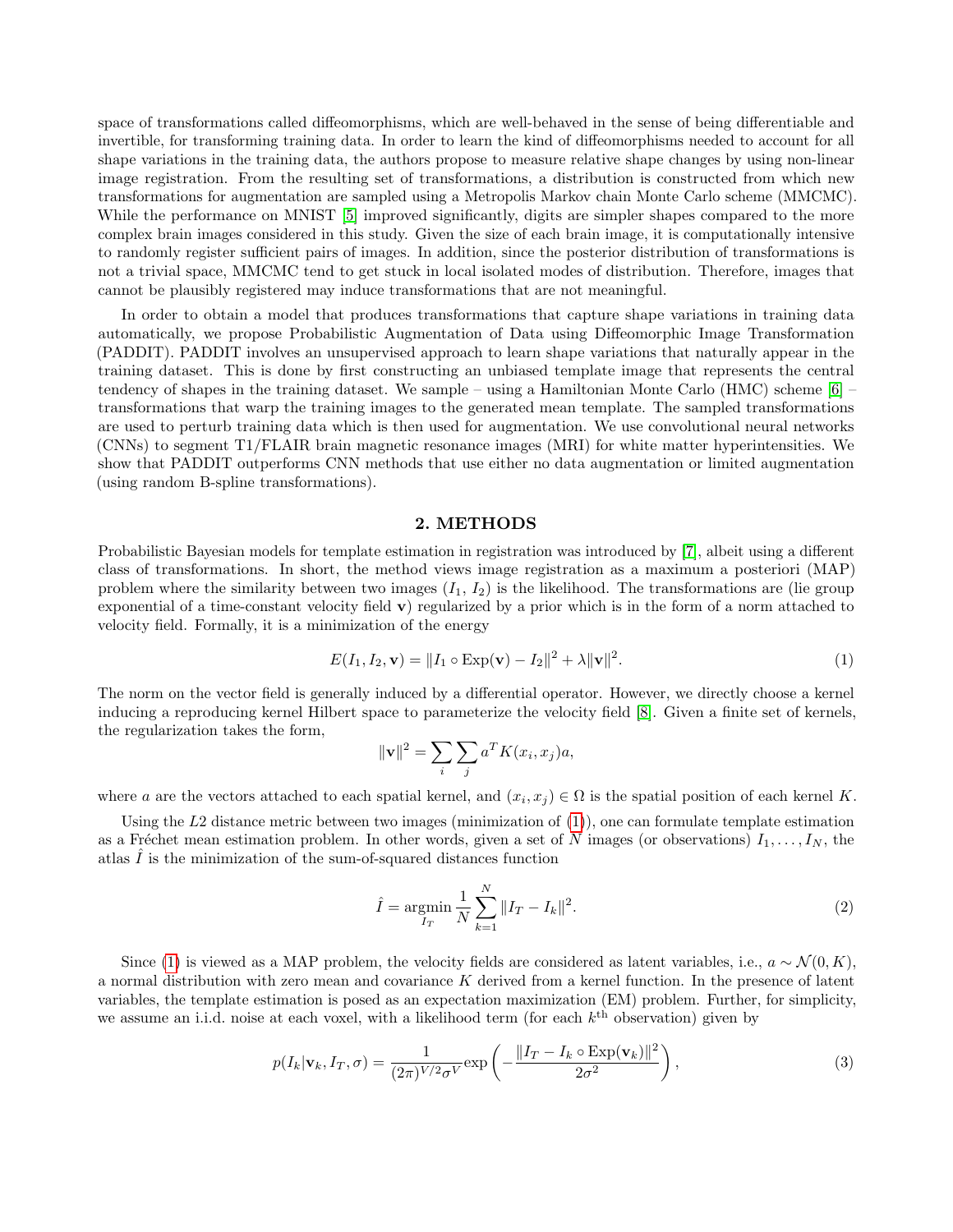where  $\theta = \{\sigma, I_T\}$  are the parameters to be estimated via MAP;  $\sigma$  is the noise variance,  $I_T$  is the mean template, and  $V$  is the number of voxels. Each observation can be viewed as a random variation around a mean  $(I_T \circ \text{Exp}(-\mathbf{v}))$ . The prior on the velocity field may be defined in terms of the norm as

$$
p(\mathbf{v}_k) = \frac{1}{(2\pi)^{V/2} |K|^{\frac{1}{2}}} \exp\left(-\frac{\|\mathbf{v}_k\|^2}{2}\right)
$$
(4)

Estimating the posterior distribution involves the marginalization of it over the latent variables as

$$
p(\theta|I_k) = p(I_k|\theta)p(\theta) = \int_{\mathbf{v}} p(I_k|\mathbf{v}, \theta)p(\mathbf{v})d\mathbf{v}
$$
\n(5)

This is computationally intractable due to the dimensionality of v. To solve this, Hamiltonian Monte Carlo (HMC) [\[9\]](#page-5-8) is employed to sample velocity field for marginalization. The posterior distribution to draw S number of samples from is

$$
\log \prod_{k=1}^{N} p(\theta | I_k) = \sum_{s=1}^{S} \log \prod_{k=1}^{N} p(I_k | \mathbf{v}_{ks}, \theta) p(\mathbf{v}_{ks}),
$$
  
= 
$$
\sum_{s=1}^{S} \left( -\frac{N}{2} \log |K| - \frac{1}{2} \sum_{k=1}^{N} a^T K a - \frac{M N}{2} \log \sigma - \frac{1}{2 \sigma^2} \sum_{k=1}^{N} ||I_k \circ \text{Exp}(\mathbf{v}_k) - I_T||^2 \right).
$$
 (6)

The sampled velocity fields ( $\mathbf{v}_{ks}$  of the  $k^{\text{th}}$  image) are used in an EM algorithm to estimate an optimal  $\theta$ . The two steps are as follows:

• **E-Step**: We draw samples from the posterior distribution [\(6\)](#page-2-0) using HMC with the current estimate  $\theta_t$ . Given S sampled velocity fields, the mean is taken from:

<span id="page-2-2"></span><span id="page-2-1"></span><span id="page-2-0"></span>
$$
Q(\theta|\theta^t) = E_{\mathbf{v}_k|I_k, \theta_t} \left[ -\sum_{k=1}^N \log p(\theta|I_k) \right]
$$
 (7)

• M-Step: Update the parameters by maximizing  $Q(\theta|\theta_t)$ . The maximum form for  $I_T$  and  $\theta_t$  is given by:

$$
\sigma^2 = \frac{1}{MNS} \sum_{s=1}^{S} \sum_{k=1}^{N} ||I_T - I_k \circ \text{Exp}(\mathbf{v}_{ks})||^2
$$
 (8)

$$
I_T = \frac{\sum_{s=1}^{S} \sum_{k=1}^{N} I_k \circ \text{Exp}(\mathbf{v}_{ks}) |D\text{Exp}(\mathbf{v}_{ks})|}{\sum_{s=1}^{S} \sum_{k=1}^{N} |D\text{Exp}(\mathbf{v}_{ks})|}
$$
(9)

A single-scale Wendland kernel [\[8\]](#page-5-7) is used to parameterize the velocity field and construct the covariance matrix for regularization. Once a template is estimated, the posterior distribution is sampled for a set of velocity fields for each training data. To induce more variations, the velocity fields are randomly integrated between 0 and 1. The training samples are deformed with cubic interpolation for the image, and nearest neighbor interpolation for the atlas to create the new set of synthetic data. The input (for one image as an example) to the deep-learning network will be of the form

<span id="page-2-3"></span>
$$
\langle\langle I_n, L_n\rangle, \langle I_n \circ \operatorname{Exp}(\mathbf{v}_{n1}), L_n \circ \operatorname{Exp}(\mathbf{v}_{n1})\rangle, \dots \langle I_n \circ \operatorname{Exp}(\mathbf{v}_{nA}), L_n \circ \operatorname{Exp}(\mathbf{v}_{nA})\rangle\rangle, \tag{10}
$$

Where A is the number of augmentations and  $L_n$  is the label of input image  $I_n$ . Note that the label is a segmentation assigning a class to each voxel and is transformed using the same transformation accordingly. Algorithm [1](#page-3-0) summarizes the workflow of PADDIT in pseudo-code.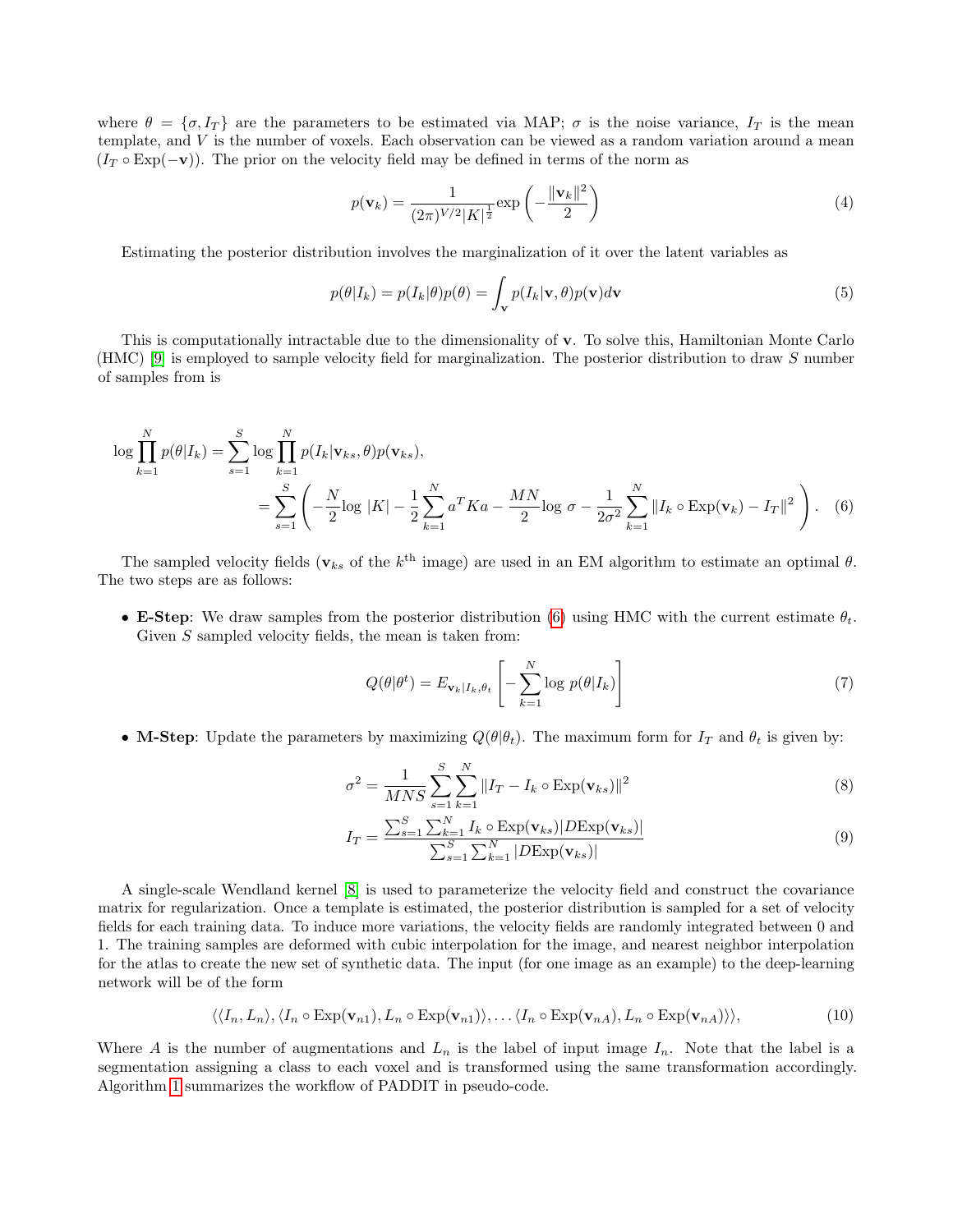#### Algorithm 1 PADDIT

- 1: Generate template using Equations [\(7\)](#page-2-1) and [\(8\)](#page-2-2).
- 2: for number of training epochs do
- 3: Sample  $A = 2$  velocity fields per training image using HMC[\[9\]](#page-5-8) from the distribution [\(6\)](#page-2-0).
- 4: Integrate the sampled velocity field upto a randomly chosen time  $t \leq 1$  to warp the training image and its corresponding label image.
- 5: Extract slices from the warped images and add them to the slices extracted from the original images, see [\(10\)](#page-2-3).

6: Train the convolutional neural network to classify each voxel.

<span id="page-3-0"></span>7: end for

## 3. EXPERIMENTS AND RESULTS

We considered CNNs based on a U-net architecture in our experiments. To evaluate the proposed method, the performance of CNNs trained with data augmentation using PADDIT was compared to training without augmentation and training with augmentation using deformations based on random B-splines – we call this method the baseline. The above-mentioned strategies were applied to White Matter Hyperintensities (WMH) segmentation from FLAIR and T1 MRI scans. To this end, we use the training dataset from the 2017 WMH segmentation MICCAI challenge <sup>[∗](#page-3-1)</sup>. The set is composed of T1/FLAIR MRI scans and manual annotations for WMH from 60 subjects. Manual notations were performed in FLAIR space, therefore T1 modalities have been registered to such space. The images were also corrected for bias field inhomogeneities using SPM12. As further preprocessing images were cropped or padded to  $200 \times 200 \times 200$  voxels. Also, images were subtracted by its mean and divided by its variance, to normalized voxel intensities. The dataset was split into a training(30), validation(5) and testing(10) set. For each method two different deformed versions of each training case were created, i.e the training set size was tripled.

The Random deformations for the baseline were obtained by using a deformation field defined on a grid with Cp number of control points and B-spline interpolation. The size of deformation was controlled by adding Gaussian noise with 0 mean and standard deviation Sd. We evaluate the impact of Cp and Sd hyperparameters, specifically we tried:  $C_p = [4 \times 4 \times 4, 8 \times 8 \times 8, 16 \times 16 \times 16]$  and  $Sd = [2, 4, 6]$ .

Figure [1](#page-4-0) shows examples of the obtained deformed versions of a FLAIR scan from one subject from the training dataset. As can be observed, both methods generated new shapes for WMHs regions. It is worth noting, however, that images provided by PADDIT look more realistic and without drastic alterations to the Brain. In contrast, those obtained using random B-spline deformations exhibit some aberrations in cortical and ventricular structures depending on the size of the deformation used.

As we mentioned before, we split the data into validation and training set. In this case the validation set is used to tune the best configuration for the number of control points Cp and size of deformation Sd . Figure [2,](#page-4-1) shows the dice performance at each epoch on the validation and testing set. It is worth noting that PADDIT achieved higher accuracy than training with random B-spline deformations as well as training without augmentation. Also, it can be noted that random B-spline deformations did not provide a consistent improvement compared to the training without data augmentation.

For the final assessment of PADDIT, the validation data was used for early stopping. The final evaluation of each method is carried out on the testing set using the network configuration at the epoch where it showed the highest accuracy on the validation set. The best configuration for random deformations was achieved using  $Cp = 8 \times 8 \times 8$  and  $Sd = 4$  For PADDIT, the control points were placed every 8 voxels. Results for evaluation on the testing set are summarized in Table [3.](#page-5-9) Our proposed method PADDIT achieved  $\approx 0.2$  higher dice accuracy compared to the network performance without data augmentation and  $\approx 0.15$  compared to the baseline data augmentation approach (best configuration). (both differences where statistically significant  $(p < 0.5)$ )

<span id="page-3-1"></span><sup>∗</sup>http://wmh.isi.uu.nl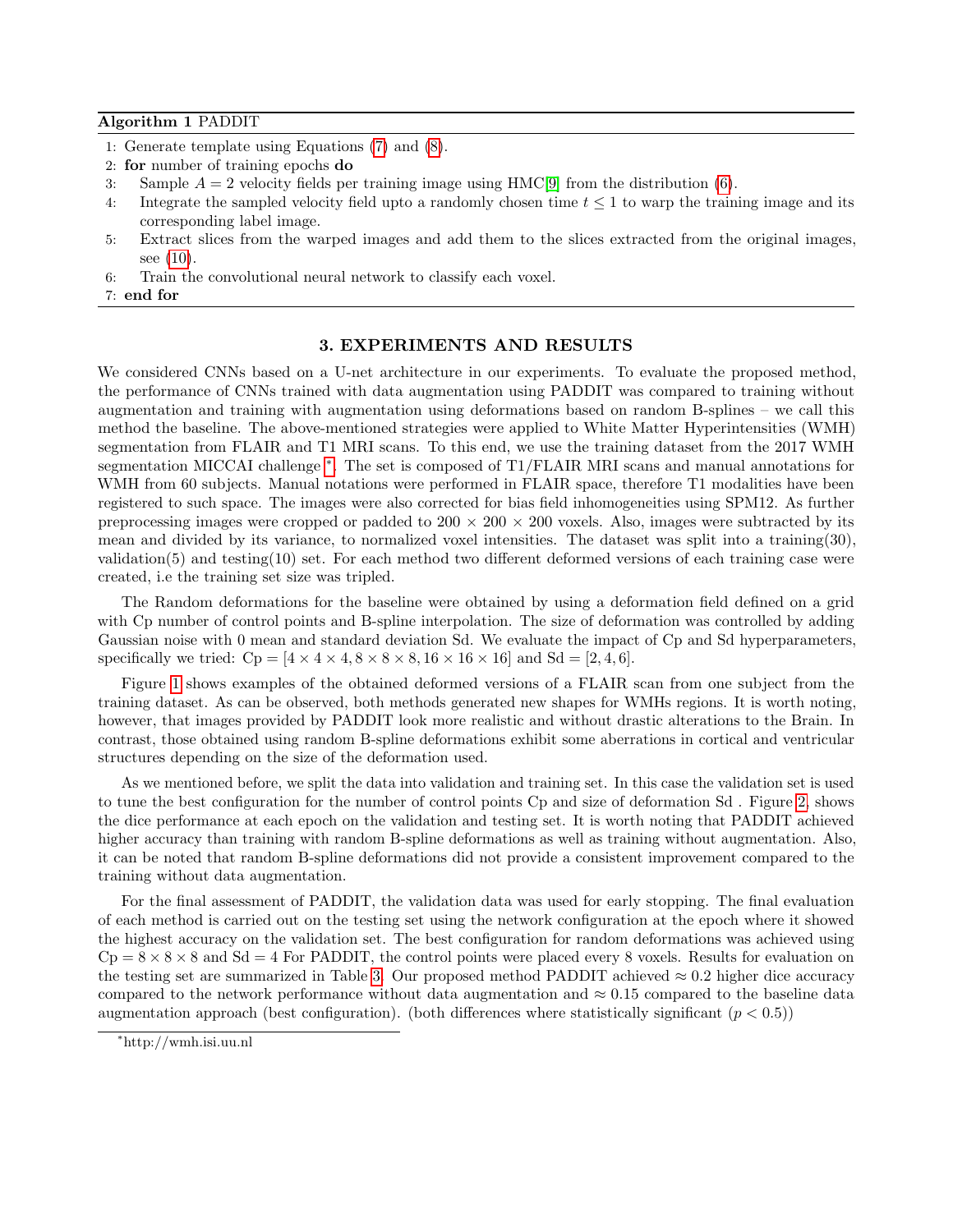<span id="page-4-0"></span>

Figure 1: Example of generated deformations. The first column shows the original FLAIR image, and the two deformed versions using PADDIT. Remaining columns show different configurations used to get the random B-spline based deformations

<span id="page-4-1"></span>

Figure 2: Performance on the validation and testing set for each method. Dice is computed at each epoch

## 4. NEW OR BREAKTHROUGH WORK TO BE PRESENTED

Even though several configurations of random transformations generated realistic looking images, they were not necessarily useful in CNN training. On the other hand, the best configuration of random transformations generated images that were not necessarily biologically plausible. We hypothesize that such noisy data may help the optimization to find better minimums. However, one has to be careful in choosing the configuration of transformations since other configurations with a higher magnitude of deformations had a negative effect on the training. In the case of PADDIT, one need not worry about the transformation configuration too much since